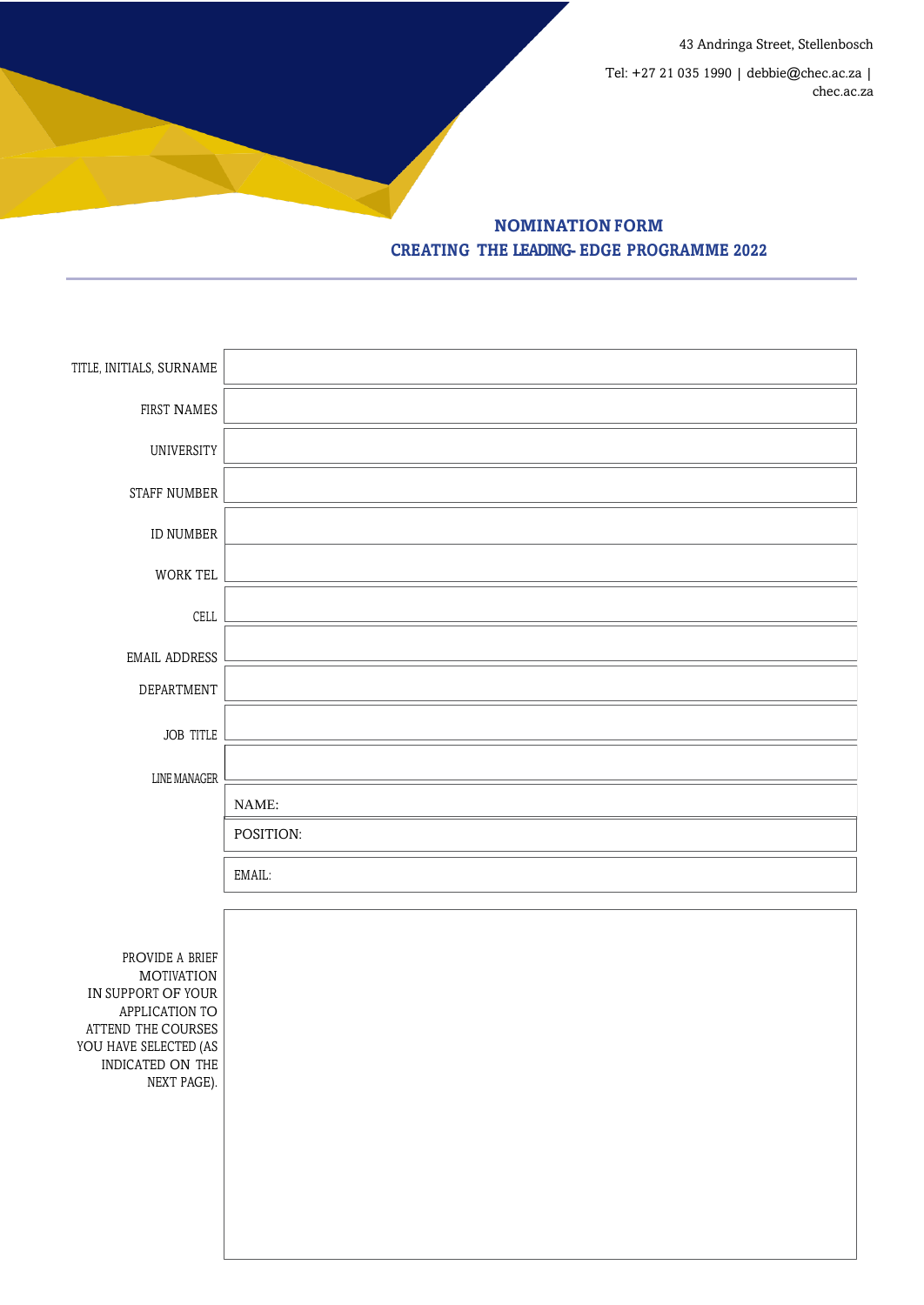| Course<br>Code                                                          |                                                                  | Dates                            | Wish<br>to |  |
|-------------------------------------------------------------------------|------------------------------------------------------------------|----------------------------------|------------|--|
| <b>Core Courses</b>                                                     |                                                                  |                                  |            |  |
| (CHEC encourages participants to register for the programme as a whole) |                                                                  |                                  |            |  |
| 1.1                                                                     | Understanding the self in relations to others                    | 4.6.8 April                      |            |  |
| 1.2                                                                     | Higher Education in Context                                      | 2, 4, 6, 9 May                   |            |  |
| 1.3                                                                     | HE strategic planning                                            | 27 May, 3, 10<br>June            |            |  |
| 1.4                                                                     | Achieving Strategy through Operational Excellence                | 29 July and 2, 5<br>$\Delta$ 110 |            |  |
| 1.5                                                                     | Digital transformation in HE                                     | 2,5,7 September                  |            |  |
| 1.6                                                                     | Performance engagement and succession planning                   | 3, 5, 7 October                  |            |  |
| 1.7                                                                     | Effective Communication Strategies for the HE Manager            | 7, 9, 11<br>November             |            |  |
| <b>Personal Development Electives</b>                                   |                                                                  |                                  |            |  |
| 2.1                                                                     | Leading in employee relations                                    | 20, 22 June                      |            |  |
| 2.2                                                                     | Resilience and wellness in a time of turbulence                  | 15, 17 August                    |            |  |
| 2.3                                                                     | Leading through Creativity, Problem-solving,<br>Entrepreneurship | 17, 19 October                   |            |  |
| 3.0                                                                     | The virtual and training environment Workshops                   | 13 April and<br>13 July          |            |  |

## Please place a tick or cross against the course or courses you wish to attend, and diarise the dates and times *(See the full brochure for the specific times)*

## **Participant contract**

I agree to:

- Where applicable, study the relevant pre-reading in preparation for the courses;
- Give my full attention on the days of the programme, and any follow-up sessions or working group sessions that <sup>I</sup> may be required to attend;
- Participate and contribute as an individual and as <sup>a</sup> group member;
- Adhere to the cancellation policy as set out in the CLE Programme Brochure;
- Encourage my line manager to assess my development and application in the workplace of the skills acquired during this programme.

*Signed: (Programme participant) Date:*

Cape Higher Education Consortium (RF) NPC Reg. No. 2003/003131/08

Registered Non-Profit Organisation – 028 374 NPO VAT Reg No 4560215875 Approved Public Benefit Organisation, Reg. No.

Members: University of Cape Town, Stellenbosch University, University of the Western Cape, Cape Peninsula University of Technology